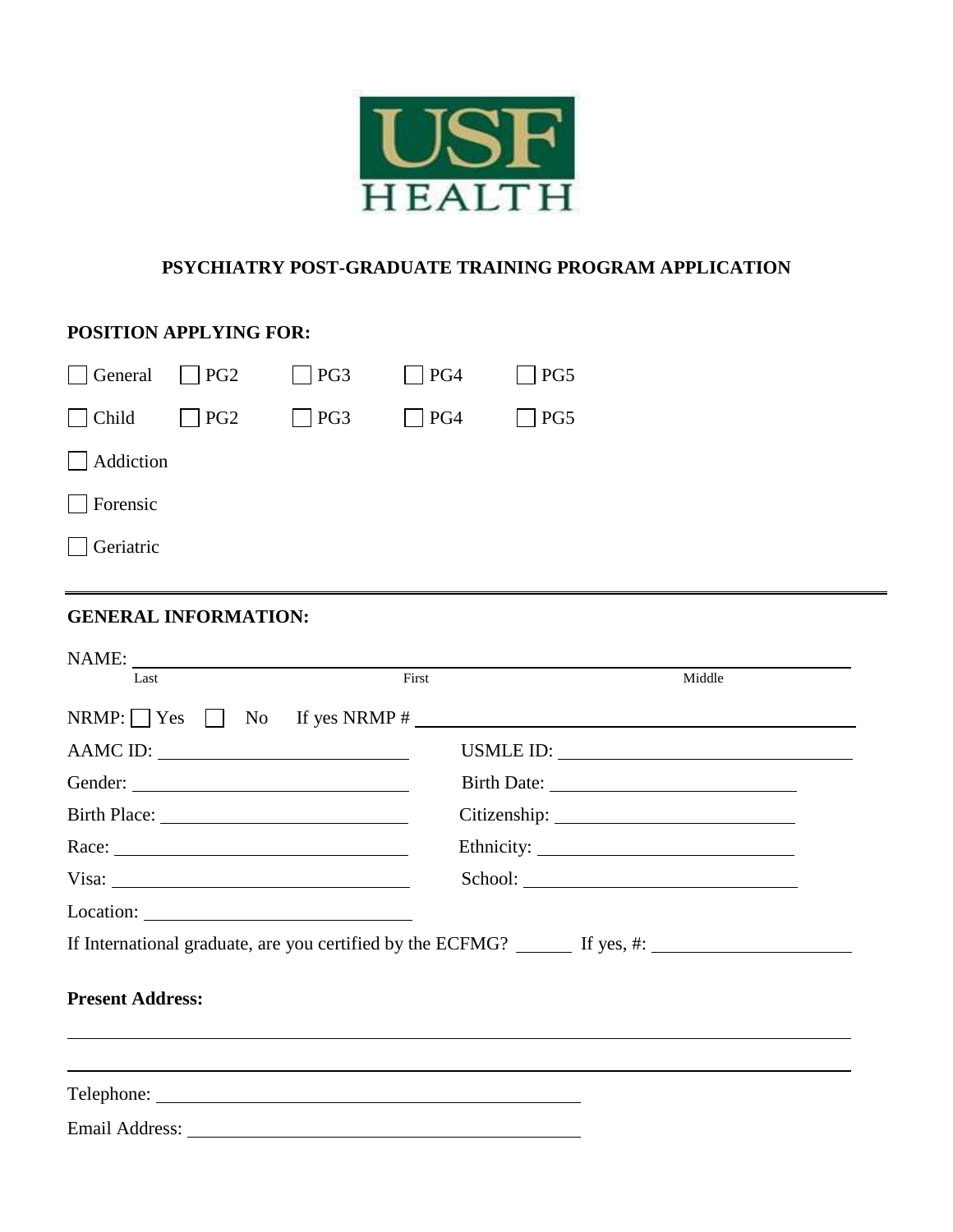## **PSYCHIATRY POST-GRADUATE TRAINING PROGRAM APPLICATION Page 2**

| <b>EXAMINATIONS:</b>                     |               |                                                     |      |                                                   |  |  |  |
|------------------------------------------|---------------|-----------------------------------------------------|------|---------------------------------------------------|--|--|--|
| <b>USMLE</b> Step 1:                     |               |                                                     |      |                                                   |  |  |  |
|                                          | <b>Status</b> |                                                     |      | Date                                              |  |  |  |
| USMLE Step 2 CK:<br>(Clinical Knowledge) | <b>Status</b> |                                                     |      |                                                   |  |  |  |
|                                          |               |                                                     | Date |                                                   |  |  |  |
|                                          |               | USMLE Step 2 CS:                                    |      |                                                   |  |  |  |
| (Clinical Skills)                        | <b>Status</b> |                                                     |      | Date                                              |  |  |  |
| <b>USMLE</b> Step 3:                     |               |                                                     |      |                                                   |  |  |  |
|                                          | <b>Status</b> |                                                     |      | Date                                              |  |  |  |
| <b>OTHER:</b>                            |               |                                                     |      |                                                   |  |  |  |
|                                          | <b>Status</b> |                                                     | Date |                                                   |  |  |  |
|                                          |               |                                                     |      |                                                   |  |  |  |
| <b>MEDICAL LICENSURE:</b>                |               |                                                     |      |                                                   |  |  |  |
|                                          |               | Type: <u>Number: Number:</u>                        |      | State: Exp. Date:                                 |  |  |  |
|                                          |               |                                                     |      |                                                   |  |  |  |
| ACLS: Exp. Date:                         |               |                                                     |      |                                                   |  |  |  |
|                                          |               |                                                     |      | Type:                                             |  |  |  |
|                                          |               |                                                     |      |                                                   |  |  |  |
|                                          |               |                                                     |      | Ever Named in a Malpractice Suit? Reason: Reason: |  |  |  |
| <b>EDUCATION:</b>                        |               |                                                     |      |                                                   |  |  |  |
| <b>Medical Education:</b>                |               |                                                     |      |                                                   |  |  |  |
| Institution & Location                   |               |                                                     |      |                                                   |  |  |  |
| <b>Dates Attended</b>                    |               | Degree                                              |      | Date of Degree                                    |  |  |  |
|                                          |               | Medical Education/Training Extended or Interrupted? |      |                                                   |  |  |  |
|                                          |               |                                                     |      | Reason                                            |  |  |  |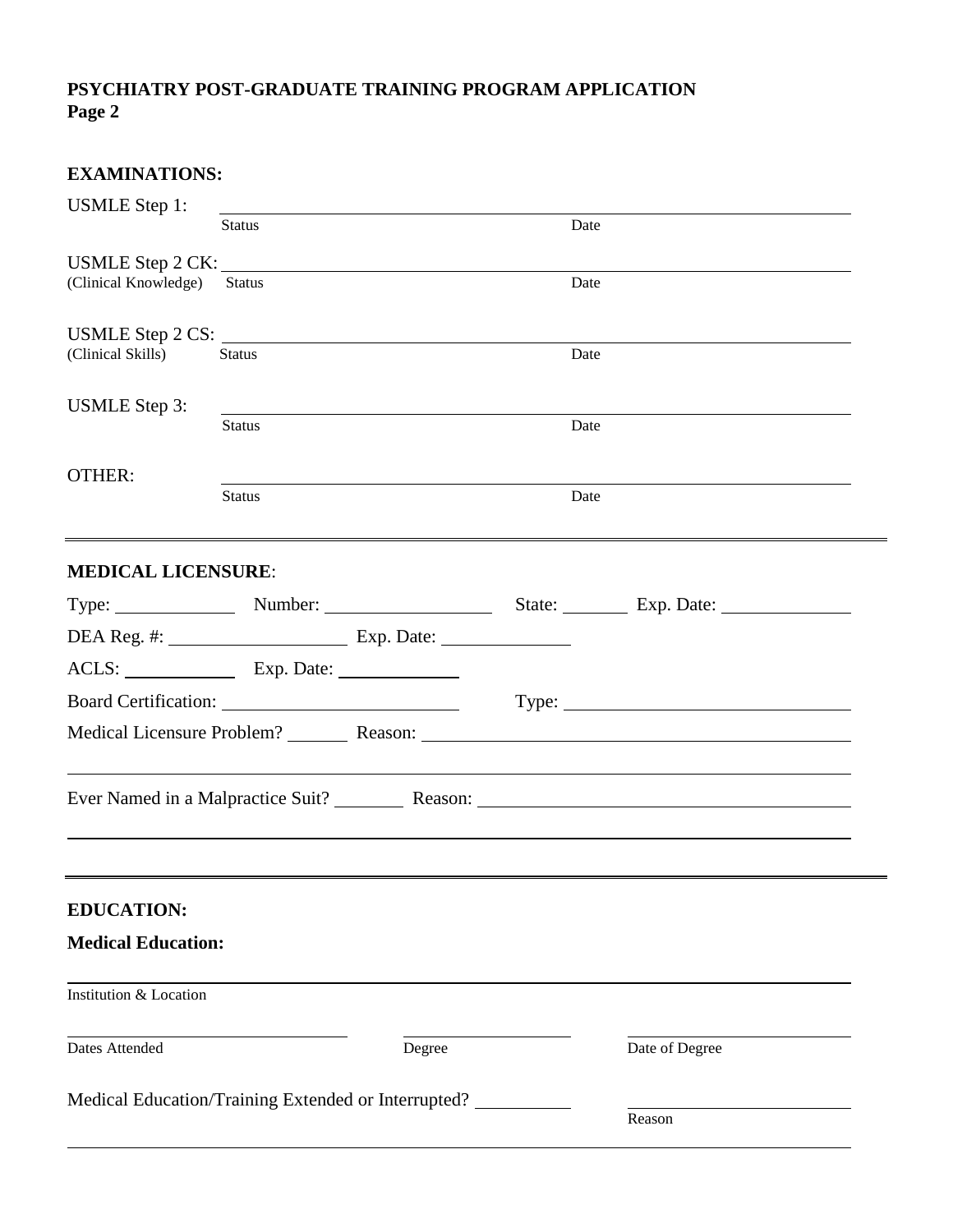# **PSYCHIATRY POST-GRADUATE TRAINING PROGRAM APPLICATION Page 3**

## **Graduate Education:**

| Institution & Location                                                                                                                                                                                                         |        |          |                |                |
|--------------------------------------------------------------------------------------------------------------------------------------------------------------------------------------------------------------------------------|--------|----------|----------------|----------------|
| Dates Attended                                                                                                                                                                                                                 | Degree |          | Date of Degree | Field of Study |
| <b>Undergraduate Education:</b>                                                                                                                                                                                                |        |          |                |                |
| Institution & Location                                                                                                                                                                                                         |        |          |                |                |
| Dates Attended                                                                                                                                                                                                                 | Degree |          | Date of Degree | Field of Study |
| <b>Residencies/Fellowships:</b>                                                                                                                                                                                                |        |          |                |                |
| Institution & Location                                                                                                                                                                                                         |        |          |                |                |
| Program Director                                                                                                                                                                                                               | Dates  |          | Years          | Specialty      |
| Reason for Leaving: University of Leaving Communications of the Communication of the Communication of the Communication of the Communication of the Communication of the Communication of the Communication of the Communicati |        |          |                |                |
| <b>Work Experience:</b>                                                                                                                                                                                                        |        |          |                |                |
| Organization                                                                                                                                                                                                                   |        | Position |                | Dates          |
| Description:                                                                                                                                                                                                                   |        |          |                |                |
|                                                                                                                                                                                                                                |        |          |                |                |
|                                                                                                                                                                                                                                |        |          |                |                |
|                                                                                                                                                                                                                                |        |          |                |                |
| Organization                                                                                                                                                                                                                   |        | Position |                | Dates          |
| Description:                                                                                                                                                                                                                   |        |          |                |                |
|                                                                                                                                                                                                                                |        |          |                |                |
|                                                                                                                                                                                                                                |        |          |                |                |